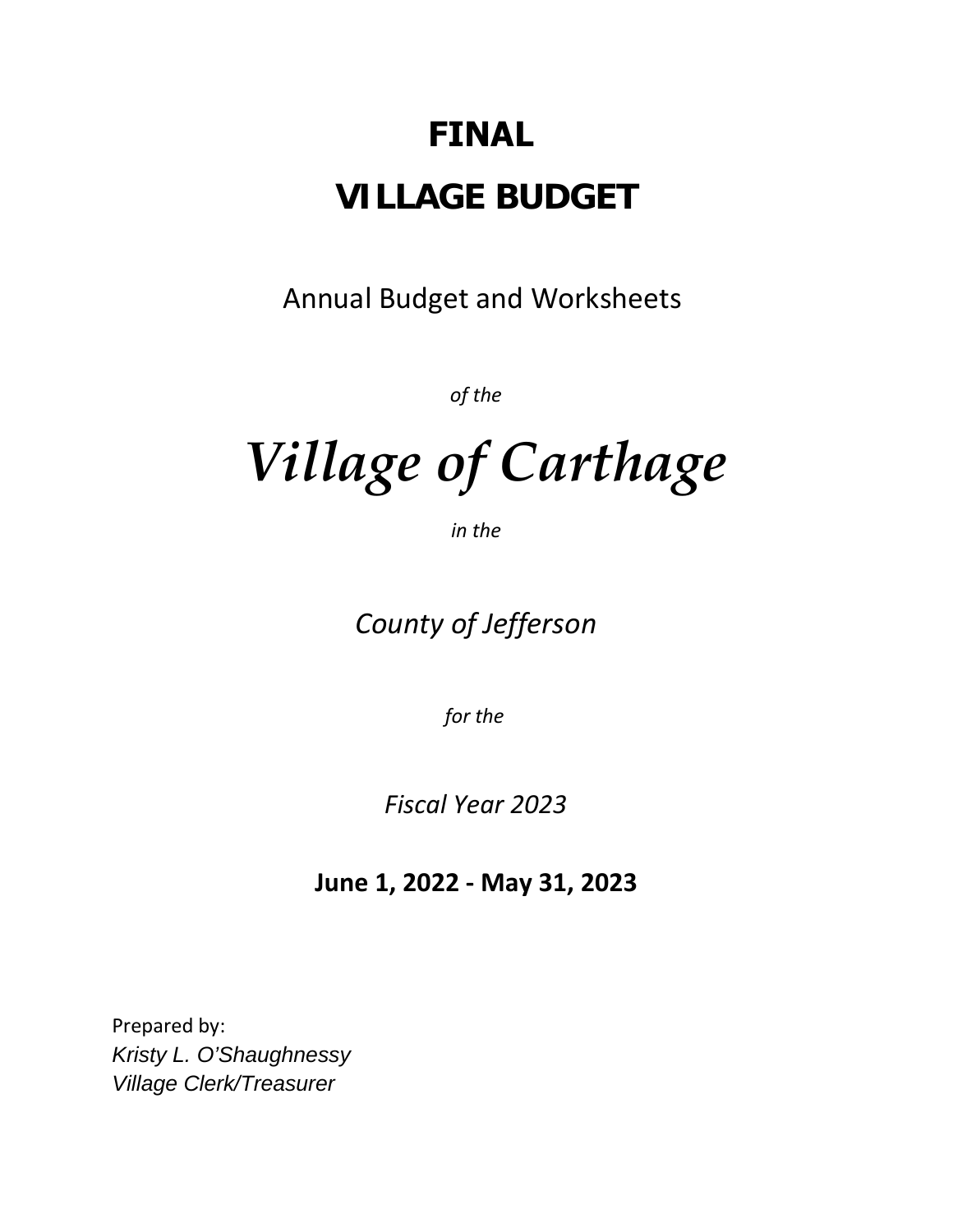

### Village of Carthage Final Schedule of Appropriations Fiscal Year 2023

|                                                        | 2020-2021             | 2021-2022           | 2022-2023        | 2022-2023  |
|--------------------------------------------------------|-----------------------|---------------------|------------------|------------|
|                                                        | <b>Total Activity</b> | <b>Total Budget</b> | <b>Tentative</b> | Final      |
| <b>Fund: AA - General Fund</b>                         |                       |                     |                  |            |
| <b>Expense</b>                                         |                       |                     |                  |            |
| Department: 1010 - Trustee Board                       |                       |                     |                  |            |
| 10 - Personal Services                                 | 23,308.74             | 23,309.00           | 23,309.00        | 23,309.00  |
| 40 - Contractual                                       | 5,664.74              | 9,000.00            | 9,000.00         | 9,000.00   |
| Total Department: 1010 - Trustee Board:                | 28,973.48             | 32,309.00           | 32,309.00        | 32,309.00  |
| Department: 1110 - Village Justice                     |                       |                     |                  |            |
| 10 - Personal Services                                 | 15,511.32             | 18,519.00           | 19,466.00        | 19,466.00  |
| 20 - Equipment And Capital Outlay                      |                       |                     |                  |            |
| 40 - Contractual                                       | 17,549.39             | 23,000.00           | 22,350.00        | 22,350.00  |
| Total Department: 1110 - Village Justice:              | 33,060.71             | 41,519.00           | 41,816.00        | 41,816.00  |
| Department: 1210 - Mayor                               |                       |                     |                  |            |
| 10 - Personal Services                                 | 11,097.06             | 11,097.00           | 11,097.00        | 11,097.00  |
| 40 - Contractual                                       | 1,214.41              | 3,200.00            | 3,500.00         | 3,500.00   |
| Total Department: 1210 - Mayor:                        | 12,311.47             | 14,297.00           | 14,597.00        | 14,597.00  |
| Department: 1320 - Auditor                             |                       |                     |                  |            |
| 40 - Contractual                                       | 3,635.00              | 4,100.00            | 4,100.00         | 4,100.00   |
| Total Department: 1320 - Auditor:                      | 3,635.00              | 4,100.00            | 4,100.00         | 4,100.00   |
|                                                        |                       |                     |                  |            |
| Department: 1325 - Treasurer<br>10 - Personal Services | 58,254.00             | 59,711.00           | 61,362.00        | 61,362.00  |
| 20 - Equipment And Capital Outlay                      |                       |                     | 1,000.00         | 1,000.00   |
| 40 - Contractual                                       | 14,398.97             | 30,435.00           | 24,900.00        | 24,900.00  |
| Total Department: 1325 - Treasurer:                    | 72,652.97             | 90,146.00           | 87,262.00        | 87,262.00  |
| Department: 1355 - Assessment                          |                       |                     |                  |            |
| 40 - Contractual                                       | 5,443.20              | 1,000.00            | 1,000.00         | 1,000.00   |
| Total Department: 1355 - Assessment:                   | 5,443.20              | 1,000.00            | 1,000.00         | 1,000.00   |
|                                                        |                       |                     |                  |            |
| Department: 1410 - Clerk                               |                       |                     |                  |            |
| 10 - Personal Services                                 | 24,683.30             | 28,500.00           | 30,000.00        | 30,000.00  |
| Total Department: 1410 - Clerk:                        | 24,683.30             | 28,500.00           | 30,000.00        | 30,000.00  |
| Department: 1420 - Law                                 |                       |                     |                  |            |
| 40 - Contractual                                       | 18,051.00             | 24,000.00           | 25,000.00        | 25,000.00  |
| Total Department: 1420 - Law:                          | 18,051.00             | 24,000.00           | 25,000.00        | 25,000.00  |
| Department: 1620 - Building                            |                       |                     |                  |            |
| 40 - Contractual                                       | 31,311.55             | 39,550.00           | 38,000.00        | 38,000.00  |
| Total Department: 1620 - Building:                     | 31,311.55             | 39,550.00           | 38,000.00        | 38,000.00  |
| Department: 1990 - Contingencies                       |                       |                     |                  |            |
| 40 - Contractual                                       |                       | 206,718.00          | 258,325.00       | 258,325.00 |
| Total Department: 1990 - Contingencies:                |                       | 206,718.00          | 258,325.00       | 258,325.00 |
| Department: 3120 - Police                              |                       |                     |                  |            |
| 10 - Personal Services                                 | 301,792.88            | 320,000.00          | 333,000.00       | 333,000.00 |
| 20 - Equipment And Capital Outlay                      | 56,635.02             | 14,407.00           | 1,100.00         | 1,100.00   |
| 40 - Contractual                                       | 36,000.47             | 51,243.00           | 55,412.00        | 55,412.00  |
| Total Department: 3120 - Police:                       | 394,428.37            | 385,650.00          | 389,512.00       | 389,512.00 |
| Department: 3320 - Street Parking                      |                       |                     |                  |            |
| 40 - Contractual                                       | 367.00                | 9,500.00            | 8,500.00         | 8,500.00   |
| Total Department: 3320 - Street Parking:               | 367.00                | 9,500.00            | 8,500.00         | 8,500.00   |
|                                                        |                       |                     |                  |            |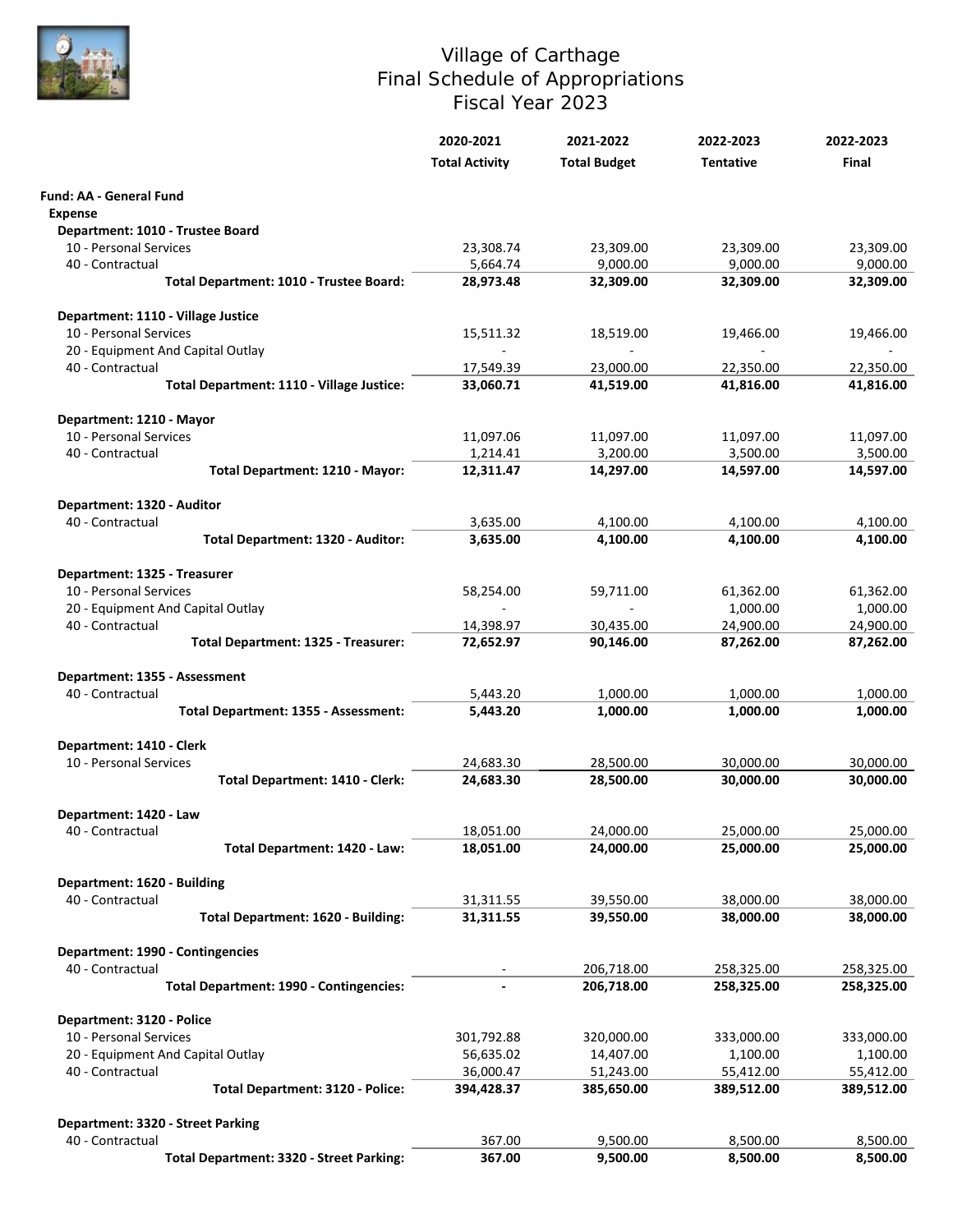| Department: 3510 - Control Of Animals                                      |                        |                      |                      |                      |
|----------------------------------------------------------------------------|------------------------|----------------------|----------------------|----------------------|
| 40 - Contractual                                                           |                        | 1,000.00             | 1,000.00             | 1,000.00             |
| Total Department: 3510 - Control Of Animals:                               |                        | 1,000.00             | 1,000.00             | 1,000.00             |
| Department: 3620 - Safety Inspection                                       |                        |                      |                      |                      |
| 10 - Personal Services                                                     | 14,999.92              | 15,375.00            | 15,714.00            | 15,714.00            |
| 40 - Contractual                                                           | 1,892.89               | 2,000.00             | 2,000.00             | 2,000.00             |
| Total Department: 3620 - Safety Inspection:                                | 16,892.81              | 17,375.00            | 17,714.00            | 17,714.00            |
|                                                                            |                        |                      |                      |                      |
| <b>Department: 3650 - Demolition Of Unsafe Buildings</b>                   |                        |                      |                      |                      |
| 40 - Contractual                                                           |                        | 27,700.00            |                      |                      |
| Total Department: 3650 - Demolition Of Unsafe Buildings:                   |                        | 27,700.00            |                      |                      |
|                                                                            |                        |                      |                      |                      |
| Department: 4020 - Registrar Of Vital Statistics<br>10 - Personal Services |                        |                      |                      |                      |
|                                                                            | 8,460.00<br>8,460.00   | 7,000.00<br>7,000.00 | 7,000.00<br>7,000.00 | 7,000.00<br>7,000.00 |
| Total Department: 4020 - Registrar Of Vital Statistics:                    |                        |                      |                      |                      |
| Department: 5010 - Street Administration                                   |                        |                      |                      |                      |
| 10 - Personal Services                                                     | 67,162.39              | 63,279.00            | 66,239.00            | 66,239.00            |
| 20 - Equipment And Capital Outlay                                          |                        |                      | 1,500.00             | 1,500.00             |
| 40 - Contractual                                                           | 19,777.44              | 27,750.00            | 30,950.00            | 30,950.00            |
| Total Department: 5010 - Street Administration:                            | 86,939.83              | 91,029.00            | 98,689.00            | 98,689.00            |
|                                                                            |                        |                      |                      |                      |
| Department: 5110 - Street Maintenance<br>40 - Contractual                  |                        | 248,345.00           |                      |                      |
|                                                                            | 34,691.52<br>34,691.52 | 248,345.00           | 343,733.00           | 343,733.00           |
| Total Department: 5110 - Street Maintenance:                               |                        |                      | 343,733.00           | 343,733.00           |
| Department: 5142 - Snow Removal                                            |                        |                      |                      |                      |
| 10 - Personal Services                                                     | 91,708.47              | 117,000.00           | 124,070.00           | 124,070.00           |
| 20 - Equipment And Capital Outlay                                          | 6,634.00               | 14,000.00            | 127,625.00           | 127,625.00           |
| 40 - Contractual                                                           | 72,030.20              | 136,300.00           | 146,700.00           | 146,700.00           |
| Total Department: 5142 - Snow Removal:                                     | 170,372.67             | 267,300.00           | 398,395.00           | 398,395.00           |
| Department: 5182 - Street Lighting                                         |                        |                      |                      |                      |
| 20 - Equipment And Capital Outlay                                          | 34,445.35              | 563,345.00           |                      |                      |
| 40 - Contractual                                                           | 69,683.68              | 65,000.00            | 76,000.00            | 76,000.00            |
| Total Department: 5182 - Street Lighting:                                  | 104,129.03             | 628,345.00           | 76,000.00            | 76,000.00            |
|                                                                            |                        |                      |                      |                      |
| Department: 5410 - Sidewalks                                               |                        |                      |                      |                      |
| 40 - Contractual                                                           | 2,569.03               | 12,000.00            | 12,000.00            | 12,000.00            |
| Total Department: 5410 - Sidewalks:                                        | 2,569.03               | 12,000.00            | 12,000.00            | 12,000.00            |
| Department: 6310 - Community Action                                        |                        |                      |                      |                      |
| 40 - Contractual                                                           | 1,000.00               | 1,000.00             | 1,000.00             | 1,000.00             |
| <b>Total Department: 6310 - Community Action:</b>                          | 1,000.00               | 1,000.00             | 1,000.00             | 1,000.00             |
|                                                                            |                        |                      |                      |                      |
| Department: 6989 - Economic Development                                    |                        |                      |                      |                      |
| 40 - Contractual                                                           |                        | 10,000.00            | 10,000.00            | 10,000.00            |
| Total Department: 6989 - Economic Development:                             |                        | 10,000.00            | 10,000.00            | 10,000.00            |
| Department: 7110 - Parks                                                   |                        |                      |                      |                      |
| 20 - Equipment And Capital Outlay                                          | 4.395.00               |                      |                      |                      |
| 40 - Contractual                                                           | 15,006.84              | 11,500.00            | 24,500.00            | 24,500.00            |
| Total Department: 7110 - Parks:                                            | 19,401.84              | 11,500.00            | 24,500.00            | 24,500.00            |
|                                                                            |                        |                      |                      |                      |
| Department: 7140 - Athletic Field                                          |                        |                      |                      |                      |
| 40 - Contractual                                                           | 12,578.53              | 36,020.00            | 36,500.00            | 36,500.00            |
| Total Department: 7140 - Athletic Field:                                   | 12,578.53              | 36,020.00            | 36,500.00            | 36,500.00            |
| Department: 7145 - Joint Rec Project                                       |                        |                      |                      |                      |
| 40 - Contractual                                                           | 4,600.00               | 7,250.00             | 7,250.00             | 7,250.00             |
| Total Department: 7145 - Joint Rec Project:                                | 4,600.00               | 7,250.00             | 7,250.00             | 7,250.00             |
|                                                                            |                        |                      |                      |                      |
| Department: 7310 - Youth Program                                           |                        |                      |                      |                      |
| 10 - Personal Services                                                     |                        | 25,952.00            | 27,352.00            | 27,352.00            |
| Total Department: 7310 - Youth Program:                                    |                        | 25,952.00            | 27,352.00            | 27,352.00            |
|                                                                            |                        |                      |                      |                      |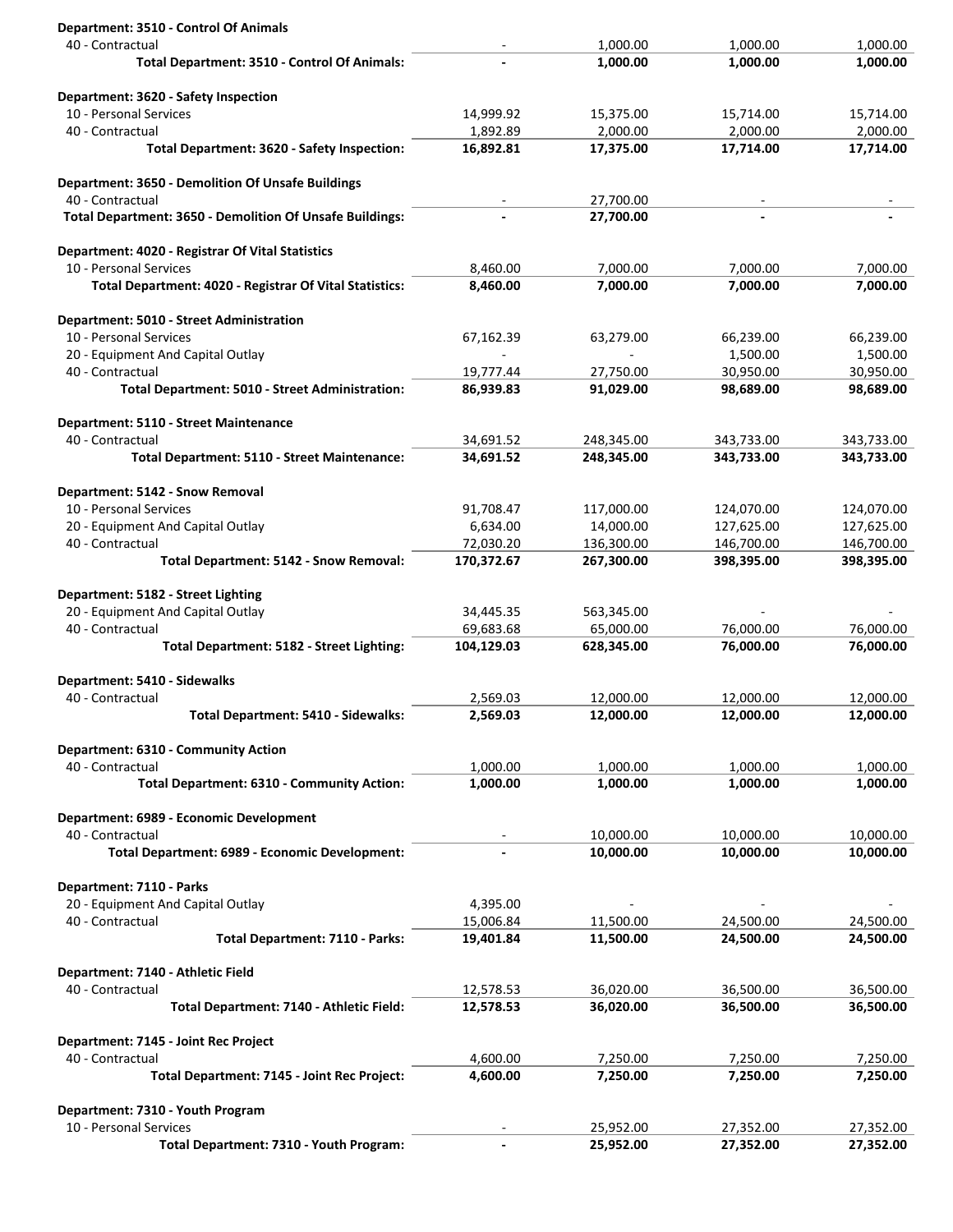| Department: 7410 - Library                                |            |            |            |            |
|-----------------------------------------------------------|------------|------------|------------|------------|
| 40 - Contractual                                          | 6,000.00   | 6,000.00   | 6,000.00   | 6,000.00   |
| Total Department: 7410 - Library:                         | 6.000.00   | 6.000.00   | 6,000.00   | 6,000.00   |
| Department: 7510 - Historian                              |            |            |            |            |
| 10 - Personal Services                                    | 999.96     | 1,000.00   | 1,000.00   | 1,000.00   |
| Total Department: 7510 - Historian:                       | 999.96     | 1,000.00   | 1,000.00   | 1,000.00   |
| <b>Department: 7550 - Celebrations</b>                    |            |            |            |            |
| 40 - Contractual                                          |            | 1,000.00   | 1,000.00   | 1,000.00   |
| <b>Total Department: 7550 - Celebrations:</b>             |            | 1,000.00   | 1,000.00   | 1,000.00   |
| <b>Department: 7620 - Adult Recreation</b>                |            |            |            |            |
| 40 - Contractual                                          | 6,000.00   | 6,000.00   | 6,000.00   | 6,000.00   |
| Total Department: 7620 - Adult Recreation:                | 6,000.00   | 6,000.00   | 6,000.00   | 6,000.00   |
| Department: 8020 - Planning                               |            |            |            |            |
| 40 - Contractual                                          | 3,176.29   | 7,000.00   | 7,000.00   | 7,000.00   |
| Total Department: 8020 - Planning:                        | 3,176.29   | 7,000.00   | 7,000.00   | 7,000.00   |
| Department: 8170 - Street Cleaning                        |            |            |            |            |
| 10 - Personal Services                                    | 91,252.14  | 137,000.00 | 139,100.00 | 139,100.00 |
| 20 - Equipment And Capital Outlay                         |            | 65,480.00  | 35,972.00  | 35,972.00  |
| 40 - Contractual                                          | 23,444.80  | 82,800.00  | 95,200.00  | 95,200.00  |
| <b>Total Department: 8170 - Street Cleaning:</b>          | 114,696.94 | 285,280.00 | 270,272.00 | 270,272.00 |
| <b>Department: 8510 - Community Beautification</b>        |            |            |            |            |
| 40 - Contractual                                          |            | 4,000.00   | 4,000.00   | 4,000.00   |
| <b>Total Department: 8510 - Community Beautification:</b> |            | 4,000.00   | 4,000.00   | 4,000.00   |
| Department: 8560 - Shade Tree                             |            |            |            |            |
| 40 - Contractual                                          | 1,900.00   | 11,000.00  | 14,000.00  | 14,000.00  |
| Total Department: 8560 - Shade Tree:                      | 1,900.00   | 11,000.00  | 14,000.00  | 14,000.00  |
| Department: 9010 - State Retirement                       |            |            |            |            |
| 80 - Employee Benefits                                    | 57,755.07  | 61,000.00  | 54,000.00  | 54,000.00  |
| Total Department: 9010 - State Retirement:                | 57,755.07  | 61,000.00  | 54,000.00  | 54,000.00  |
| Department: 9015 - Police & Fire Retirement               |            |            |            |            |
| 80 - Employee Benefits                                    | 51,384.00  | 67,900.00  | 69,000.00  | 69,000.00  |
| Total Department: 9015 - Police & Fire Retirement:        | 51,384.00  | 67,900.00  | 69,000.00  | 69,000.00  |
| <b>Department: 9030 - Social Security Employer</b>        |            |            |            |            |
| 80 - Employee Benefits                                    | 53,173.99  | 63,900.00  | 66,000.00  | 66,000.00  |
| Total Department: 9030 - Social Security Employer:        | 53,173.99  | 63,900.00  | 66,000.00  | 66,000.00  |
| Department: 9040 - Workers Compensation                   |            |            |            |            |
| 80 - Employee Benefits                                    | 63,828.53  | 67,518.00  | 56,050.00  | 56,050.00  |
| Total Department: 9040 - Workers Compensation:            | 63,828.53  | 67,518.00  | 56,050.00  | 56,050.00  |
| Department: 9050 - Unemployment Insurance                 |            |            |            |            |
| 80 - Employee Benefits                                    | 3,858.51   | 6,000.00   | 5,700.00   | 5,700.00   |
| Total Department: 9050 - Unemployment Insurance:          | 3,858.51   | 6,000.00   | 5,700.00   | 5,700.00   |
| Department: 9055 - Disability Insurance                   |            |            |            |            |
| 80 - Employee Benefits                                    | 196.52     | 350.00     | 381.00     | 381.00     |
| Total Department: 9055 - Disability Insurance:            | 196.52     | 350.00     | 381.00     | 381.00     |
| Department: 9060 - Hospital, Medical, Dental              |            |            |            |            |
| 80 - Employee Benefits                                    | 167,307.25 | 200,971.00 | 208,622.00 | 208,622.00 |
| Total Department: 9060 - Hospital, Medical, Dental:       | 167,307.25 | 200,971.00 | 208,622.00 | 208,622.00 |
| Department: 9501 - Transfers                              |            |            |            |            |
| 90 - Interfund Transfer                                   |            | 197,000.00 | 81,000.00  | 81,000.00  |
| Total Department: 9501 - Transfers:                       |            | 197,000.00 | 81,000.00  | 81,000.00  |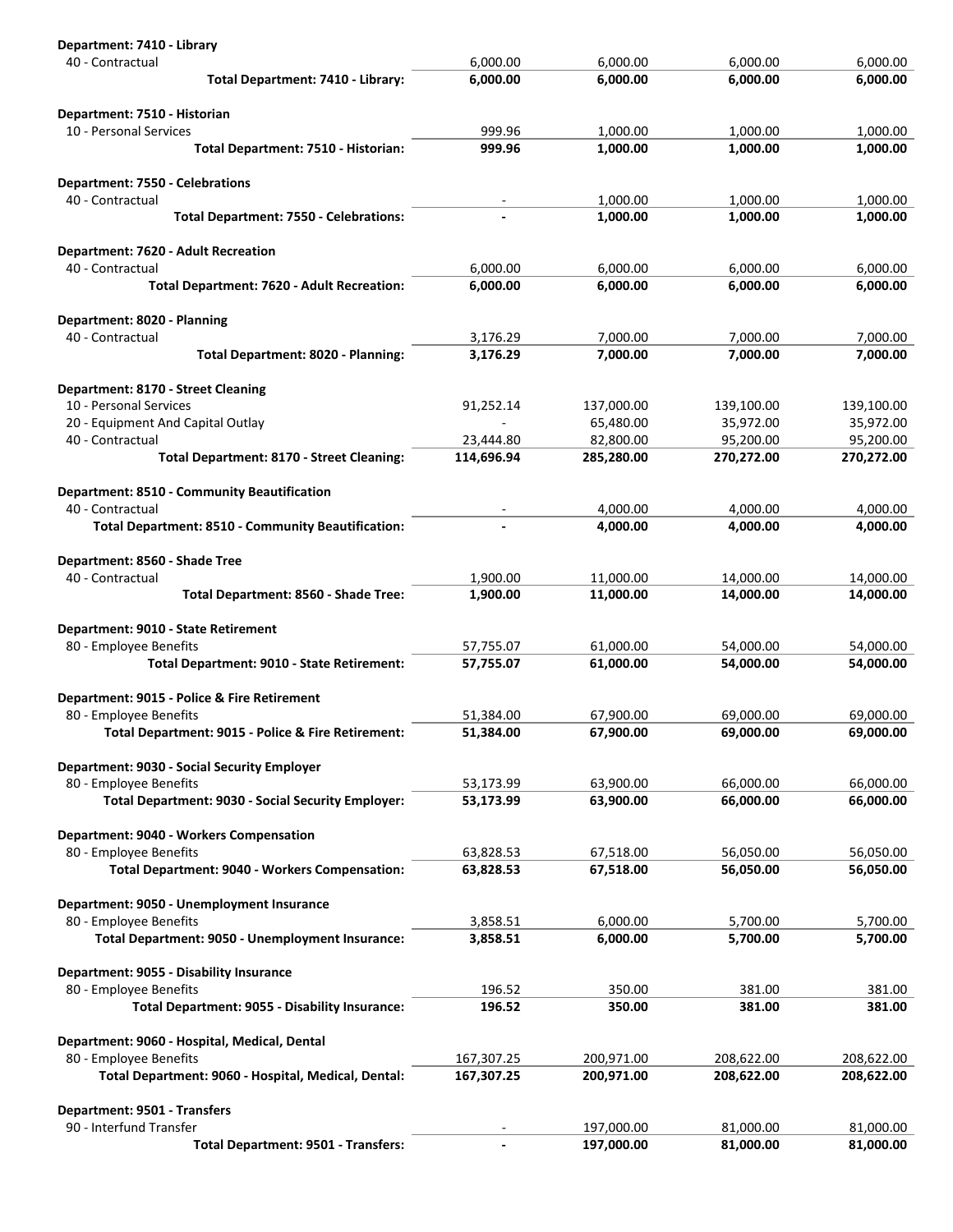| Department: 9901 - Transfers        |              |              |              |              |
|-------------------------------------|--------------|--------------|--------------|--------------|
| 90 - Interfund Transfer             |              | 22.565.00    | 50,000.00    | 50,000.00    |
| Total Department: 9901 - Transfers: |              | 22.565.00    | 50.000.00    | 50,000.00    |
| <b>Total Expense:</b>               | 1.616.830.37 | 3.277.589.00 | 2,891,579.00 | 2,891,579.00 |
| Total Fund: AA - General Fund:      | 1,616,830.37 | 3,277,589.00 | 2,891,579.00 | 2,891,579.00 |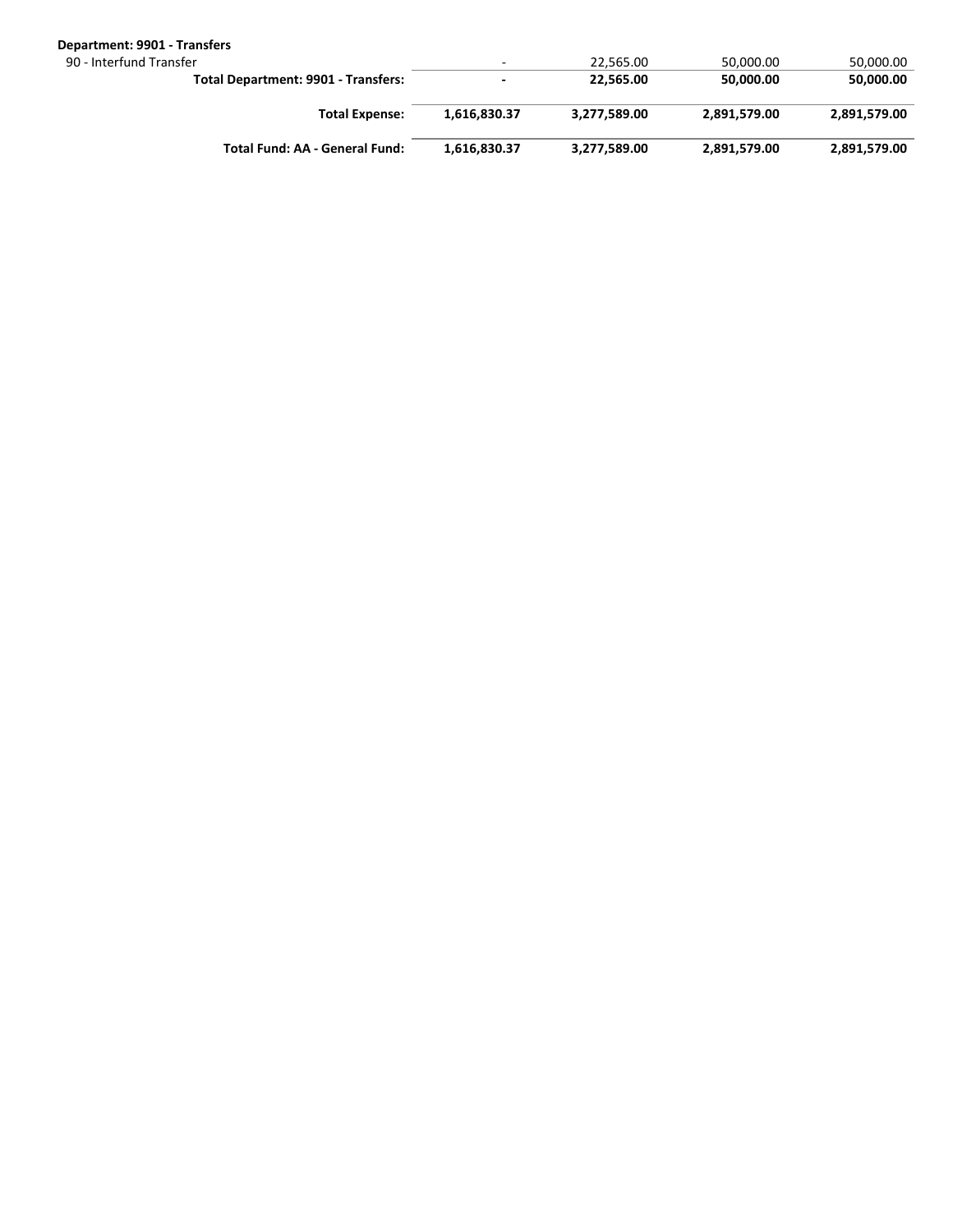|                                                           | 2020-2021<br><b>Total Activity</b> | 2021-2022<br><b>Total Budget</b> | 2022-2023<br><b>Tentative</b> | 2022-2023<br>Final |
|-----------------------------------------------------------|------------------------------------|----------------------------------|-------------------------------|--------------------|
| <b>Fund: CD - Special Grant Fund</b>                      |                                    |                                  |                               |                    |
| <b>Expense</b>                                            |                                    |                                  |                               |                    |
| Department: 1420 - Law                                    |                                    |                                  |                               |                    |
| 40 - Contractual                                          |                                    | 4,000.00                         | 4.000.00                      | 4,000.00           |
| Total Department: 1420 - Law:                             |                                    | 4.000.00                         | 4.000.00                      | 4,000.00           |
| Department: 1990 - Contingencies                          |                                    |                                  |                               |                    |
| 40 - Contractual                                          |                                    | 1.600.00                         | 1.600.00                      | 1,600.00           |
| <b>Total Department: 1990 - Contingencies:</b>            |                                    | 1,600.00                         | 1.600.00                      | 1,600.00           |
| Department: 6410 - Promotion Of Industry                  |                                    |                                  |                               |                    |
| 40 - Contractual                                          | 5.000.00                           | 5.000.00                         | 5.000.00                      | 5.000.00           |
| Total Department: 6410 - Promotion Of Industry:           | 5,000.00                           | 5.000.00                         | 5.000.00                      | 5,000.00           |
| Department: 8686 - Administration                         |                                    |                                  |                               |                    |
| 10 - Personal Services                                    | 2,400.06                           | 2,400.00                         | 2,400.00                      | 2,400.00           |
| Total Department: 8686 - Administration:                  | 2.400.06                           | 2.400.00                         | 2,400.00                      | 2,400.00           |
| Department: 9030 - Social Security Employer               |                                    |                                  |                               |                    |
| 80 - Employee Benefits                                    | 183.56                             | 200.00                           | 200.00                        | 200.00             |
| <b>Total Department: 9030 - Social Security Employer:</b> | 183.56                             | 200.00                           | 200.00                        | 200.00             |
| Department: 9050 - Unemployment Insurance                 |                                    |                                  |                               |                    |
| 80 - Employee Benefits                                    | 7.21                               | 50.00                            | 60.00                         | 60.00              |
| Total Department: 9050 - Unemployment Insurance:          | 7.21                               | 50.00                            | 60.00                         | 60.00              |
| <b>Total Expense:</b>                                     | 7,590.83                           | 13,250.00                        | 13,260.00                     | 13,260.00          |
| <b>Total Fund: CD - Special Grant Fund:</b>               | 7,590.83                           | 13,250.00                        | 13,260.00                     | 13,260.00          |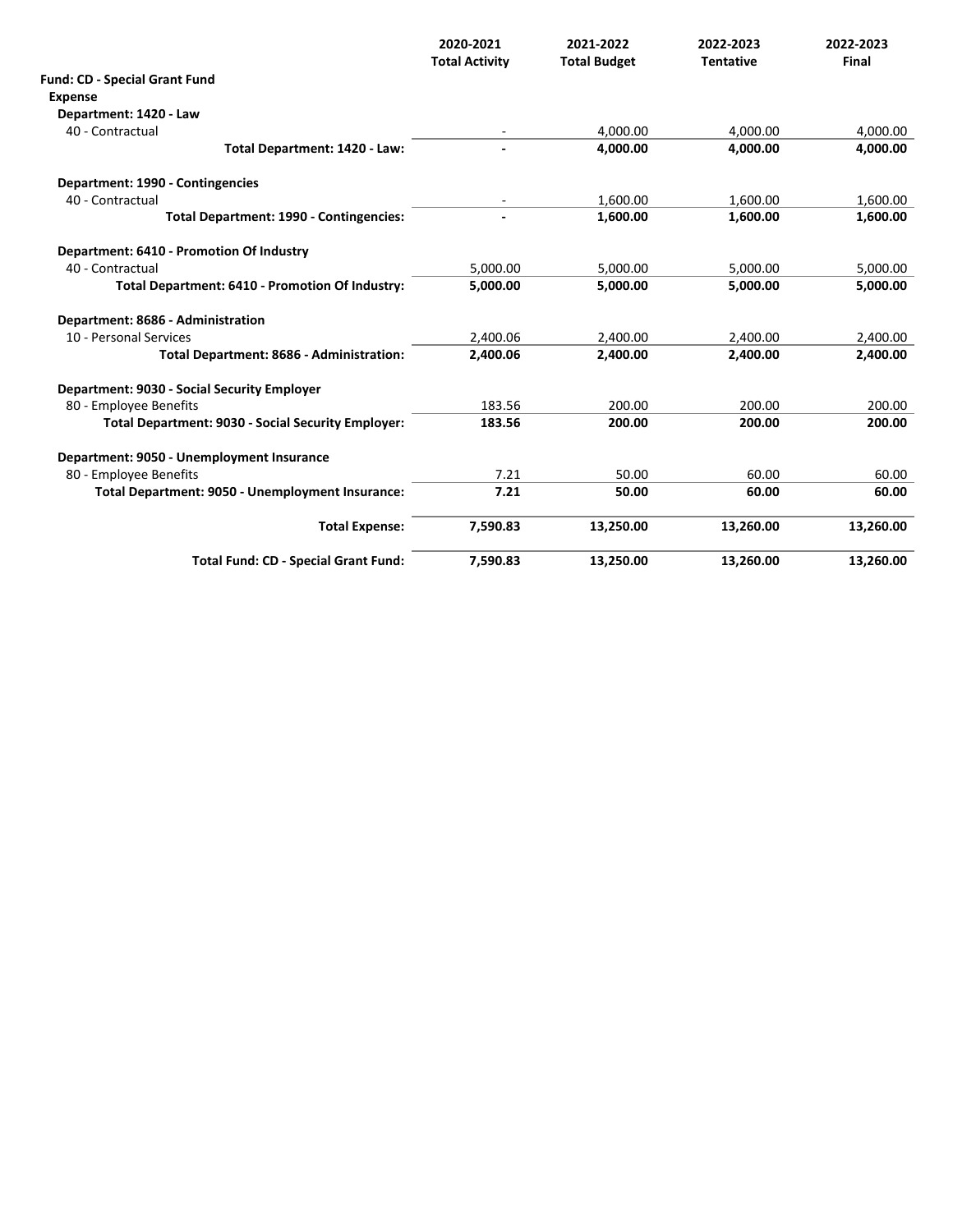|                                                      | 2020-2021<br><b>Total Activity</b> | 2021-2022<br><b>Total Budget</b> | 2022-2023<br><b>Tentative</b> | 2022-2023<br>Final |
|------------------------------------------------------|------------------------------------|----------------------------------|-------------------------------|--------------------|
| <b>Fund: FX - Water Fund</b>                         |                                    |                                  |                               |                    |
| <b>Expense</b>                                       |                                    |                                  |                               |                    |
| Department: 1320 - Auditor                           |                                    |                                  |                               |                    |
| 40 - Contractual                                     | 590.00                             | 700.00                           | 700.00                        | 700.00             |
| Total Department: 1320 - Auditor:                    | 590.00                             | 700.00                           | 700.00                        | 700.00             |
| <b>Department: 1950 - Property Taxes</b>             |                                    |                                  |                               |                    |
| 40 - Contractual                                     | 10,292.80                          | 11,400.00                        | 11,600.00                     | 11,600.00          |
| Total Department: 1950 - Property Taxes:             | 10,292.80                          | 11,400.00                        | 11,600.00                     | 11,600.00          |
| Department: 1990 - Contingencies                     |                                    |                                  |                               |                    |
| 40 - Contractual                                     |                                    | 35,113.00                        | 58,101.00                     | 58,101.00          |
| Total Department: 1990 - Contingencies:              |                                    | 35,113.00                        | 58,101.00                     | 58,101.00          |
| Department: 8310 - Water Administration              |                                    |                                  |                               |                    |
| 10 - Personal Services                               | 11,708.40                          | 11,700.00                        | 12,000.00                     | 12,000.00          |
| 20 - Equipment And Capital Outlay                    | 2,622.66                           | 4,549.00                         | 7,800.00                      | 7,800.00           |
| 40 - Contractual                                     | 17,828.66                          | 23,960.00                        | 23,695.00                     | 23,695.00          |
| Total Department: 8310 - Water Administration:       | 32,159.72                          | 40,209.00                        | 43,495.00                     | 43,495.00          |
| Department: 8340 - Water Trans & Distrbtn            |                                    |                                  |                               |                    |
| 10 - Personal Services                               | 122,652.64                         | 153,500.00                       | 146,700.00                    | 146,700.00         |
| 20 - Equipment And Capital Outlay                    | 12,831.24                          | 42,510.00                        | 97,214.00                     | 97,214.00          |
| 40 - Contractual                                     | 10,209.26                          | 24,600.00                        | 16,700.00                     | 16,700.00          |
| Total Department: 8340 - Water Trans & Distrbtn:     | 145,693.14                         | 220,610.00                       | 260,614.00                    | 260,614.00         |
| Department: 8350 - Joint, Common Water Supply        |                                    |                                  |                               |                    |
| 40 - Contractual                                     | 103,221.00                         | 113,200.00                       | 113,200.00                    | 113,200.00         |
| Total Department: 8350 - Joint, Common Water Supply: | 103,221.00                         | 113,200.00                       | 113,200.00                    | 113,200.00         |
| Department: 9010 - State Retirement                  |                                    |                                  |                               |                    |
| 80 - Employee Benefits                               | 17,104.86                          | 20,000.00                        | 13,000.00                     | 13,000.00          |
| Total Department: 9010 - State Retirement:           | 17,104.86                          | 20,000.00                        | 13,000.00                     | 13,000.00          |
| Department: 9030 - Social Security Employer          |                                    |                                  |                               |                    |
| 80 - Employee Benefits                               | 9,952.10                           | 12,700.00                        | 13,000.00                     | 13,000.00          |
| Total Department: 9030 - Social Security Employer:   | 9,952.10                           | 12,700.00                        | 13,000.00                     | 13,000.00          |
| Department: 9040 - Workers Compensation              |                                    |                                  |                               |                    |
| 80 - Employee Benefits                               | 12,353.91                          | 13,068.00                        | 11,400.00                     | 11,400.00          |
| Total Department: 9040 - Workers Compensation:       | 12,353.91                          | 13,068.00                        | 11,400.00                     | 11,400.00          |
| Department: 9050 - Unemployment Insurance            |                                    |                                  |                               |                    |
| 80 - Employee Benefits                               | 615.34                             | 900.00                           | 1,200.00                      | 1,200.00           |
| Total Department: 9050 - Unemployment Insurance:     | 615.34                             | 900.00                           | 1,200.00                      | 1,200.00           |
| Department: 9060 - Hospital, Medical, Dental         |                                    |                                  |                               |                    |
| 80 - Employee Benefits                               | 39,370.10                          | 39,352.00                        | 40,806.00                     | 40,806.00          |
| Total Department: 9060 - Hospital, Medical, Dental:  | 39,370.10                          | 39,352.00                        | 40,806.00                     | 40,806.00          |
| Department: 9501 - Transfers                         |                                    |                                  |                               |                    |
| 90 - Interfund Transfer                              |                                    | 220,000.00                       | 72,000.00                     | 72,000.00          |
| Total Department: 9501 - Transfers:                  |                                    | 220,000.00                       | 72,000.00                     | 72,000.00          |
| <b>Total Expense:</b>                                | 371,352.97                         | 727,252.00                       | 639,116.00                    | 639,116.00         |
| Total Fund: FX - Water Fund:                         | 371,352.97                         | 727,252.00                       | 639,116.00                    | 639,116.00         |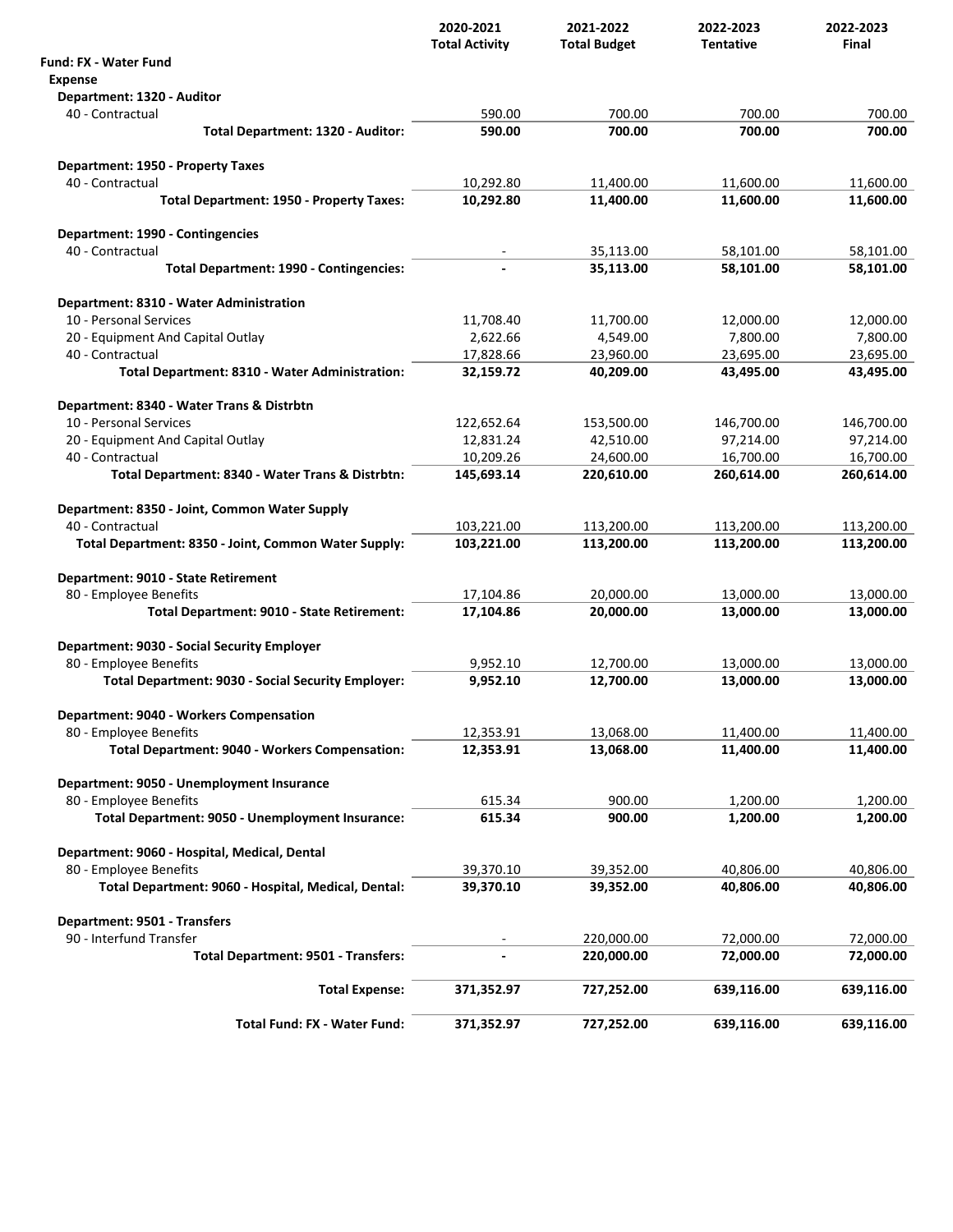|                                                              | 2020-2021             | 2021-2022           | 2022-2023                | 2022-2023  |
|--------------------------------------------------------------|-----------------------|---------------------|--------------------------|------------|
|                                                              | <b>Total Activity</b> | <b>Total Budget</b> | <b>Tentative</b>         | Final      |
| <b>Fund: GG - Sewer Fund</b><br><b>Expense</b>               |                       |                     |                          |            |
| Department: 1320 - Auditor                                   |                       |                     |                          |            |
| 40 - Contractual                                             | 590.00                | 700.00              | 800.00                   | 800.00     |
| Total Department: 1320 - Auditor:                            | 590.00                | 700.00              | 800.00                   | 800.00     |
| Department: 1420 - Law                                       |                       |                     |                          |            |
| 40 - Contractual                                             |                       | 1,000.00            | $\overline{\phantom{a}}$ |            |
| Total Department: 1420 - Law:                                |                       | 1,000.00            |                          |            |
| Department: 1990 - Contingencies                             |                       |                     |                          |            |
| 40 - Contractual                                             |                       | 43,465.00           | 78,317.00                | 78,317.00  |
| Total Department: 1990 - Contingencies:                      |                       | 43,465.00           | 78,317.00                | 78,317.00  |
| Department: 8110 - Sewer Administration                      |                       |                     |                          |            |
| 10 - Personal Services                                       | 12,143.35             | 11,700.00           | 12,000.00                | 12,000.00  |
| 20 - Equipment And Capital Outlay                            |                       | 2,000.00            | 10,000.00                | 10,000.00  |
| Total Department: 8110 - Sewer Administration:               | 12,143.35             | 13,700.00           | 22,000.00                | 22,000.00  |
| Department: 8120 - Sanitary Sewers                           |                       |                     |                          |            |
| 10 - Personal Services                                       | 88,227.24             | 120,000.00          | 123,200.00               | 123,200.00 |
| 20 - Equipment And Capital Outlay                            |                       | 15,510.00           | 114,914.00               | 114,914.00 |
| 40 - Contractual                                             | 16,690.02             | 30,617.00           | 21,594.00                | 21,594.00  |
| Total Department: 8120 - Sanitary Sewers:                    | 104,917.26            | 166,127.00          | 259,708.00               | 259,708.00 |
| Department: 8140 - Storm Sewers                              |                       |                     |                          |            |
| 40 - Contractual                                             | 1,000.00              | 8,000.00            | 8,000.00                 | 8,000.00   |
| Total Department: 8140 - Storm Sewers:                       | 1,000.00              | 8,000.00            | 8,000.00                 | 8,000.00   |
| Department: 8150 - Joint Sewer Equipment & Capital Outlay    |                       |                     |                          |            |
| 40 - Contractual                                             | 302,463.00            | 291,458.00          | 318,662.00               | 318,662.00 |
| I Department: 8150 - Joint Sewer Equipment & Capital Outlay: | 302,463.00            | 291,458.00          | 318,662.00               | 318,662.00 |
| Department: 9010 - State Retirement                          |                       |                     |                          |            |
| 80 - Employee Benefits                                       | 10,422.34             | 14,000.00           | 11,500.00                | 11,500.00  |
| Total Department: 9010 - State Retirement:                   | 10,422.34             | 14,000.00           | 11,500.00                | 11,500.00  |
| Department: 9030 - Social Security Employer                  |                       |                     |                          |            |
| 80 - Employee Benefits                                       | 7,373.13              | 10,100.00           | 11,000.00                | 11,000.00  |
| Total Department: 9030 - Social Security Employer:           | 7,373.13              | 10,100.00           | 11,000.00                | 11,000.00  |
| Department: 9040 - Workers Compensation                      |                       |                     |                          |            |
| 80 - Employee Benefits                                       | 9,745.10              | 10,307.00           | 9,500.00                 | 9,500.00   |
| Total Department: 9040 - Workers Compensation:               | 9,745.10              | 10,307.00           | 9,500.00                 | 9,500.00   |
| Department: 9050 - Unemployment Insurance                    |                       |                     |                          |            |
| 80 - Employee Benefits                                       | 644.74                | 900.00              | 1,200.00                 | 1,200.00   |
| Total Department: 9050 - Unemployment Insurance:             | 644.74                | 900.00              | 1,200.00                 | 1,200.00   |
| Department: 9060 - Hospital, Medical, Dental                 |                       |                     |                          |            |
| 80 - Employee Benefits                                       | 34,886.23             | 39,352.00           | 40,806.00                | 40,806.00  |
| Total Department: 9060 - Hospital, Medical, Dental:          | 34,886.23             | 39,352.00           | 40,806.00                | 40,806.00  |
| Department: 9501 - Transfers                                 |                       |                     |                          |            |
| 90 - Interfund Transfer                                      |                       | 80,000.00           | 100,000.00               | 100,000.00 |
| Total Department: 9501 - Transfers:                          |                       | 80,000.00           | 100,000.00               | 100,000.00 |
| Department: 9710 - Debt Principal, Serial Bonds              |                       |                     |                          |            |
| 60 - Debt Principal                                          | 123,130.00            | 127,130.00          | 62,130.00                | 62,130.00  |
| 70 - Debt Interest                                           | 524.27                | 223.00              |                          |            |
| Total Department: 9710 - Debt Principal, Serial Bonds:       | 123,654.27            | 127,353.00          | 62,130.00                | 62,130.00  |
| <b>Total Expense:</b>                                        | 607,839.42            | 806,462.00          | 923,623.00               | 923,623.00 |
| <b>Total Fund: GG - Sewer Fund:</b>                          | 607,839.42            | 806,462.00          | 923,623.00               | 923,623.00 |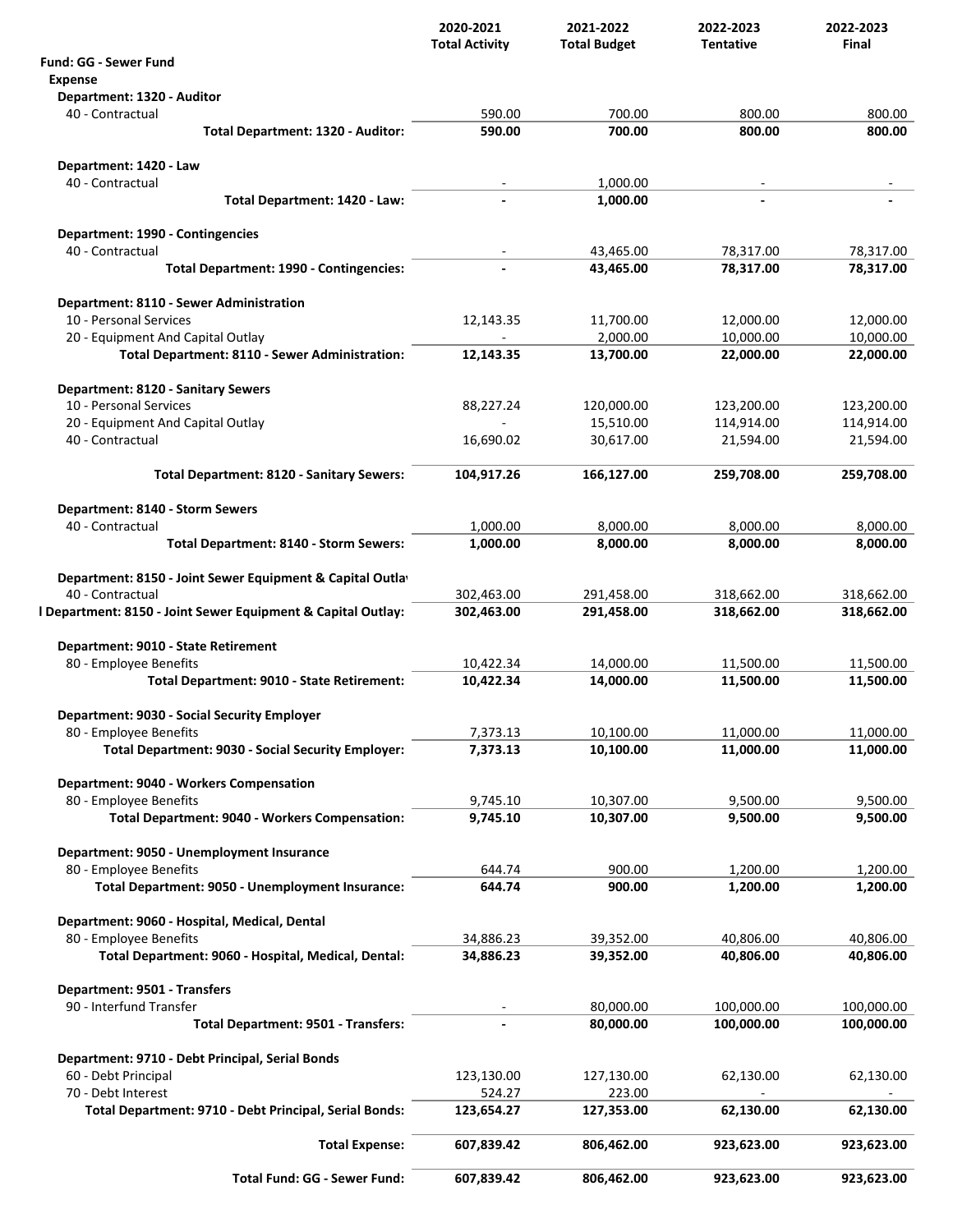

### Village of Carthage Final Schedule of Revenues Fiscal Year 2023

|         |                                       | 2020-2021             | 2021-2022           | 2022-2023        | 2022-2023    |
|---------|---------------------------------------|-----------------------|---------------------|------------------|--------------|
|         |                                       | <b>Total Activity</b> | <b>Total Budget</b> | <b>Tentative</b> | <b>Final</b> |
|         | <b>Fund: AA - General Fund</b>        |                       |                     |                  |              |
| AA.1001 | <b>Real Property Taxes</b>            | 1,103,562.34          | 1,116,481.00        | 1,129,988.00     | 1,129,988.00 |
| AA.1081 | Other Pay In Lieu Of Taxes            | 11,928.46             | 16,970.00           | 16,895.00        | 16,895.00    |
| AA.1090 | Int. & Pen. Real Property             | 20,310.40             | 2,500.00            | 2,500.00         | 2,500.00     |
| AA.1120 | Non-Property Tax Dist. By Co.         | 492,639.71            | 400,000.00          | 449,422.00       | 449,422.00   |
| AA.1130 | <b>Utilities Gross Receipts Tax</b>   | 86,861.23             | 60,000.00           | 70,000.00        | 70,000.00    |
| AA.1230 | <b>Treasurer Fees</b>                 | 671.55                | 500.00              | 500.00           | 500.00       |
| AA.1255 | <b>Clerk Fees</b>                     | 8,480.00              | 7,000.00            | 7,000.00         | 7,000.00     |
| AA.1520 | <b>Police Fees</b>                    | 694.30                | 300.00              | 300.00           | 300.00       |
| AA.1710 | <b>Public Works Charges</b>           | 7,731.28              | 7,500.00            | 4,000.00         | 4,000.00     |
| AA.2010 | <b>Park And Recreation Charges</b>    | 150.00                | 1,500.00            | 1,500.00         | 1,500.00     |
| AA.2110 | <b>Zoning Fees</b>                    | 230.00                | 200.00              | 100.00           | 100.00       |
| AA.2388 | Misc. Revenue, Other Govts            | 8,497.29              | 11,000.00           | 11,000.00        | 11,000.00    |
| AA.2401 | <b>Interest Earned</b>                | 108.69                | 300.00              | 125.00           | 125.00       |
| AA.2501 | <b>Business/Occupational Licenses</b> | 75.00                 | 200.00              | 100.00           | 100.00       |
| AA.2530 | <b>Games Of Chance License</b>        | 100.00                | 150.00              | 125.00           | 125.00       |
| AA.2590 | <b>Building Permits</b>               | 1,523.50              | 2,500.00            | 2,500.00         | 2,500.00     |
| AA.2610 | <b>Fines and Foreited Bail</b>        | 15,637.00             | 18,000.00           | 18,000.00        | 18,000.00    |
| AA.2665 | Sales Of Equipment                    | 25,477.35             |                     |                  |              |
| AA.2680 | <b>Insurance Recoveries</b>           | 4,462.95              |                     |                  |              |
| AA.2705 | <b>Gifts And Donations</b>            | 7,566.00              | 10,088.00           | 7,956.00         | 7,956.00     |
| AA.2750 | <b>AIM Related Payments</b>           | 33,050.00             | 33,050.00           | 33,050.00        | 33,050.00    |
| AA.3001 | <b>State Aid Revenue Sharing</b>      |                       |                     |                  |              |
| AA.3005 | State Aid Mortgage Tax                | 25,110.11             | 13,000.00           | 18,000.00        | 18,000.00    |
| AA.3089 | State Aid Other General Govt          |                       |                     |                  |              |
| AA.3501 | State Aid Consolidated Highway        | 32,100.00             | 240,645.00          | 335,033.00       | 335,033.00   |
| AA.5031 | <b>Interfund Transfers</b>            |                       | 413,345.00          | 13,799.00        | 13,799.00    |
|         | <b>Total Fund: AA - General Fund:</b> | 1,886,967.16          | 2,355,229.00        | 2,121,893.00     | 2,121,893.00 |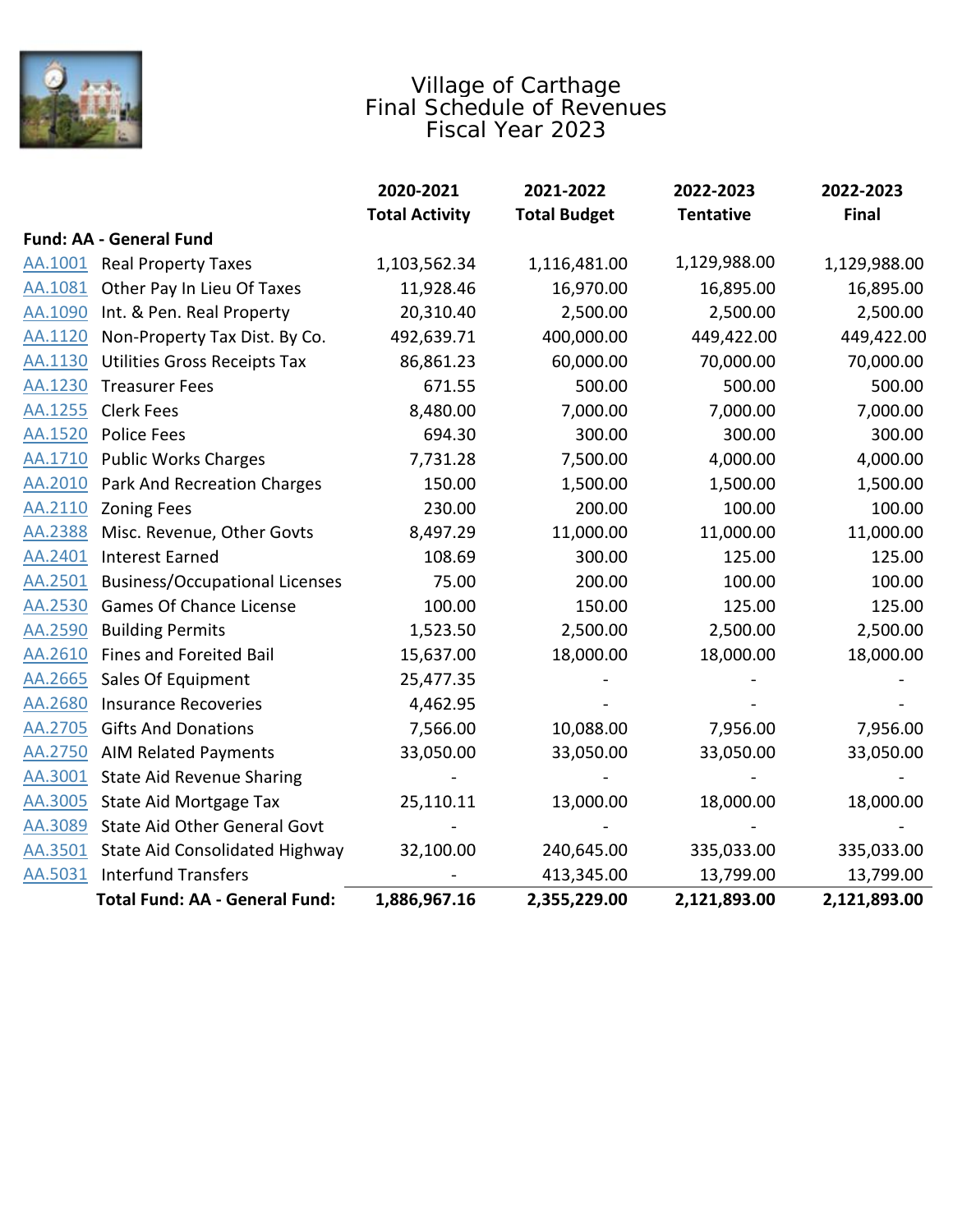|                |                                             | 2020-2021             | 2021-2022           | 2022-2023        | 2022-2023    |
|----------------|---------------------------------------------|-----------------------|---------------------|------------------|--------------|
|                |                                             | <b>Total Activity</b> | <b>Total Budget</b> | <b>Tentative</b> | <b>Final</b> |
|                | <b>Fund: CD - Special Grant Fund</b>        |                       |                     |                  |              |
| CD.2170        | <b>Community Development Incom</b>          | 77,825.42             | 71,981.27           | 82,000.00        | 82,000.00    |
| CD.2401        | <b>Interest Earned</b>                      | 141.09                | 100.00              | 100.00           | 100.00       |
| CD.2770        | <b>Other-Blight Repay State Assist</b>      |                       | 22,565.20           | 50,000.00        | 50,000.00    |
| CD.4910        | Federal Aid, Community Dev. Ac              |                       |                     | 168,666.00       | 168,666.00   |
|                | <b>Total Fund: CD - Special Grant Fund:</b> | 77,966.51             | 94,646.47           | 300,766.00       | 300,766.00   |
|                | <b>Fund: FX - Water Fund</b>                |                       |                     |                  |              |
| FX.2140        | <b>Metered Water Sales</b>                  | 474,199.05            | 460,000.00          | 460,000.00       | 460,000.00   |
| <b>FX.2144</b> | <b>Water Service Charges</b>                | 1,613.07              | 2,300.00            | 2,400.00         | 2,400.00     |
| <b>FX.2148</b> | <b>Interest &amp; Penalties Water Bills</b> | 9,541.49              | 7,500.00            | 9,500.00         | 9,500.00     |
| <b>FX.2379</b> | <b>Water Services Other Govts</b>           | 34,187.34             | 30,000.00           | 28,000.00        | 28,000.00    |
| <b>FX.2389</b> | Misc. Revenue, Other Govts                  |                       | 100.00              |                  |              |
| <b>FX.2401</b> | <b>Interest Earned</b>                      | 70.19                 | 100.00              | 100.00           | 100.00       |
| <b>FX.2655</b> | Sales Other                                 |                       |                     |                  |              |
|                | <b>Total Fund: FX - Water Fund:</b>         | 519,611.14            | 500,000.00          | 500,000.00       | 500,000.00   |
|                | <b>Fund: GG - Sewer Fund</b>                |                       |                     |                  |              |
|                | GG.2120 Sewer Rents                         | 585,805.21            | 570,000.00          | 570,000.00       | 570,000.00   |
| GG.2128        | <b>Interest &amp; Penalties Sewer Accts</b> | 15,976.06             | 15,000.00           | 15,000.00        | 15,000.00    |
| GG.2392        | Debt Service, Other Govts                   | 62,792.27             | 62,352.00           | 62,204.00        | 62,204.00    |
| GG.2401        | <b>Interest Earned</b>                      | 49.14                 | 100.00              | 75.00            | 75.00        |
| GG.2800        | <b>Interfund Revenues</b>                   | 46,921.20             | 3,600.00            |                  |              |
|                | <b>Total Fund: GG - Sewer Fund:</b>         | 711,543.88            | 651,052.00          | 647,279.00       | 647,279.00   |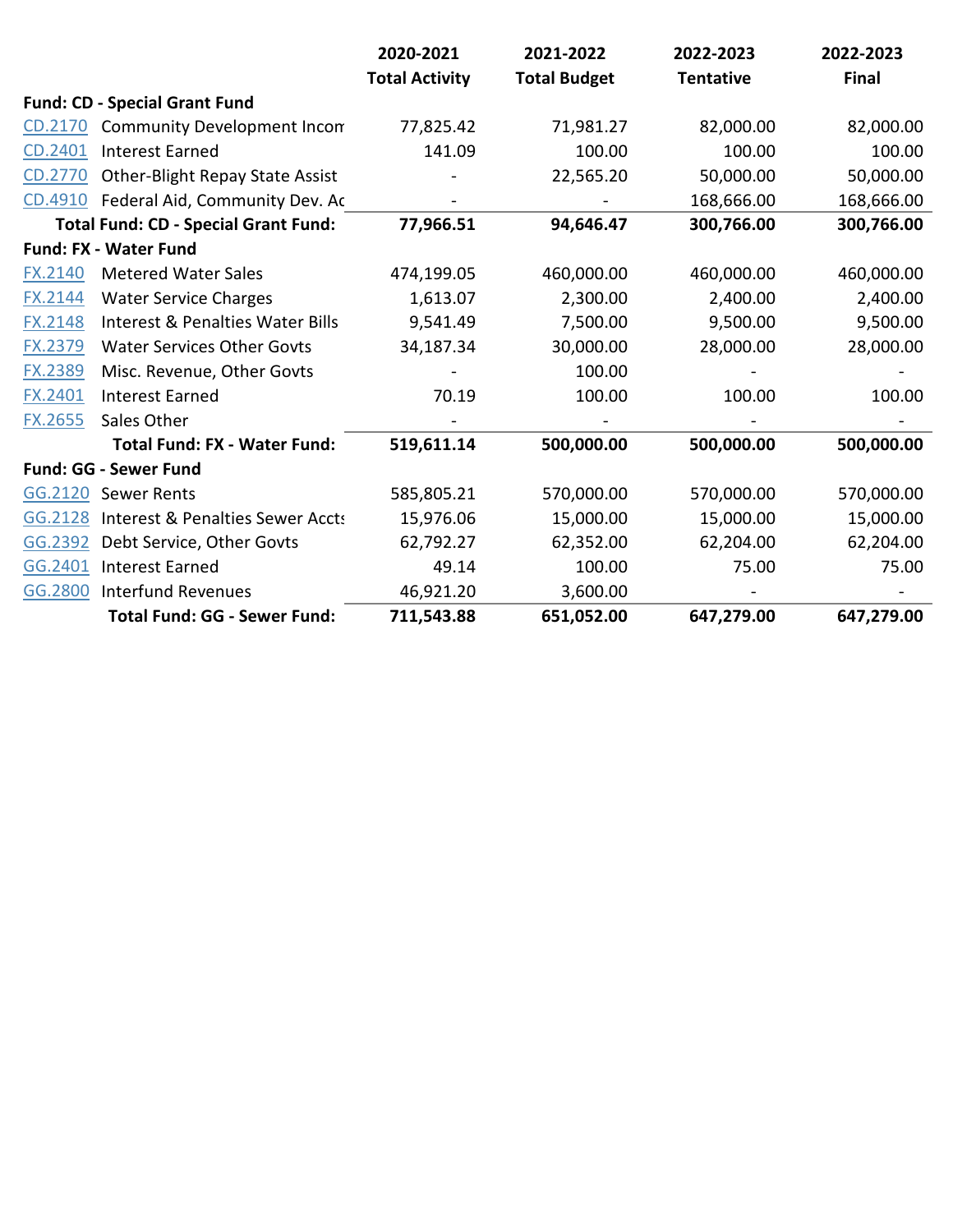# **Village of Carthage Estimated Cash Surplus by Fund Fiscal Year June 1, 2022 - May 31, 2023**

| Code      | <b>Fund</b>                                          |                    |
|-----------|------------------------------------------------------|--------------------|
| A         | General                                              | \$<br>769,686.00   |
| <b>CD</b> | <b>Community Development</b>                         | \$                 |
| F         | Water                                                | \$<br>139,116.00   |
| G         | Sewer                                                | \$<br>276,344.00   |
| H         | Capital Project                                      | \$                 |
| $\vee$    | Debt Service                                         | \$                 |
|           | <b>Estimated Cash Supluses Appropriated by Board</b> | \$<br>1,185,146.00 |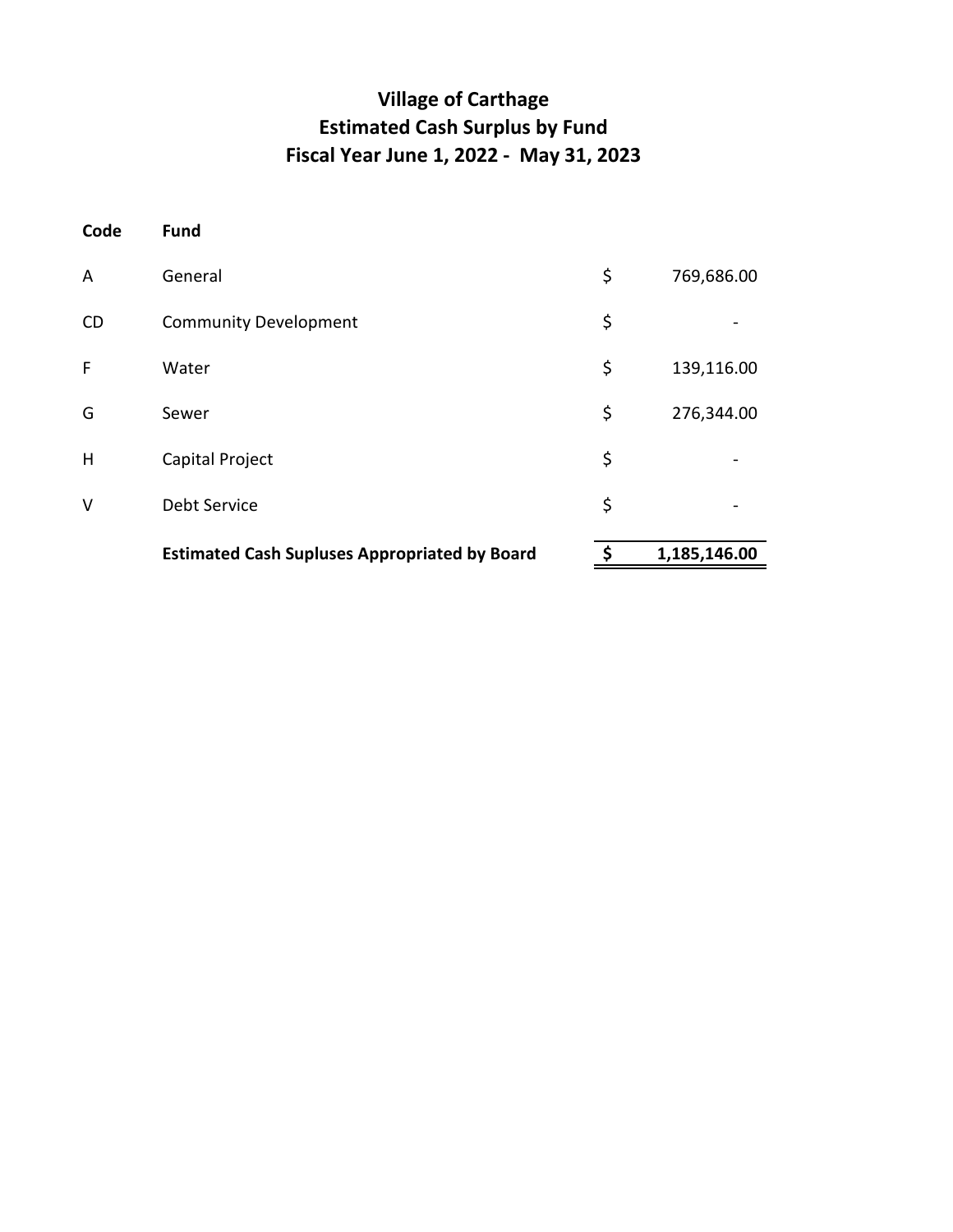## **Village of Carthage Special Reserves Fiscal Year June 1, 2022 - May 31, 2023**

|                                   | <b>Current Balance</b> |            | Recommended<br><b>Expenditures FY 2023</b> |           |
|-----------------------------------|------------------------|------------|--------------------------------------------|-----------|
| <b>General Fund</b>               |                        |            |                                            |           |
| Capital Reserve - DPW Equipment   | \$                     | 144,922.60 | \$                                         | 13,799.00 |
| Repair Reserve - Monument Park    | \$                     | 23,017.83  |                                            |           |
| Capital Reserve - Police Vehicles | \$                     | 12,748.72  |                                            |           |
| Repair Reserve - Court Room       | \$                     | 11,070.22  |                                            |           |
| <b>Totals</b>                     | \$                     | 191,759.37 | \$                                         | 13,799.00 |
| <b>Water Fund</b>                 |                        |            |                                            |           |
| Repair Reserve                    | \$                     | 765,987.15 |                                            |           |
| <b>Equipment Reserve</b>          | \$                     | 60,014.49  |                                            |           |
| <b>Totals</b>                     | \$                     | 826,001.64 | \$                                         |           |
| <b>Sewer Fund</b>                 |                        |            |                                            |           |
| Repair Reserve                    | \$                     | 512,923.92 |                                            |           |
| <b>Totals</b>                     | \$                     | 512,923.92 | \$                                         |           |

The above statement is required to be included in the tentative budget by Section 5-506(1d) of the Village Law. If reserves do not exist, the statement should state "none".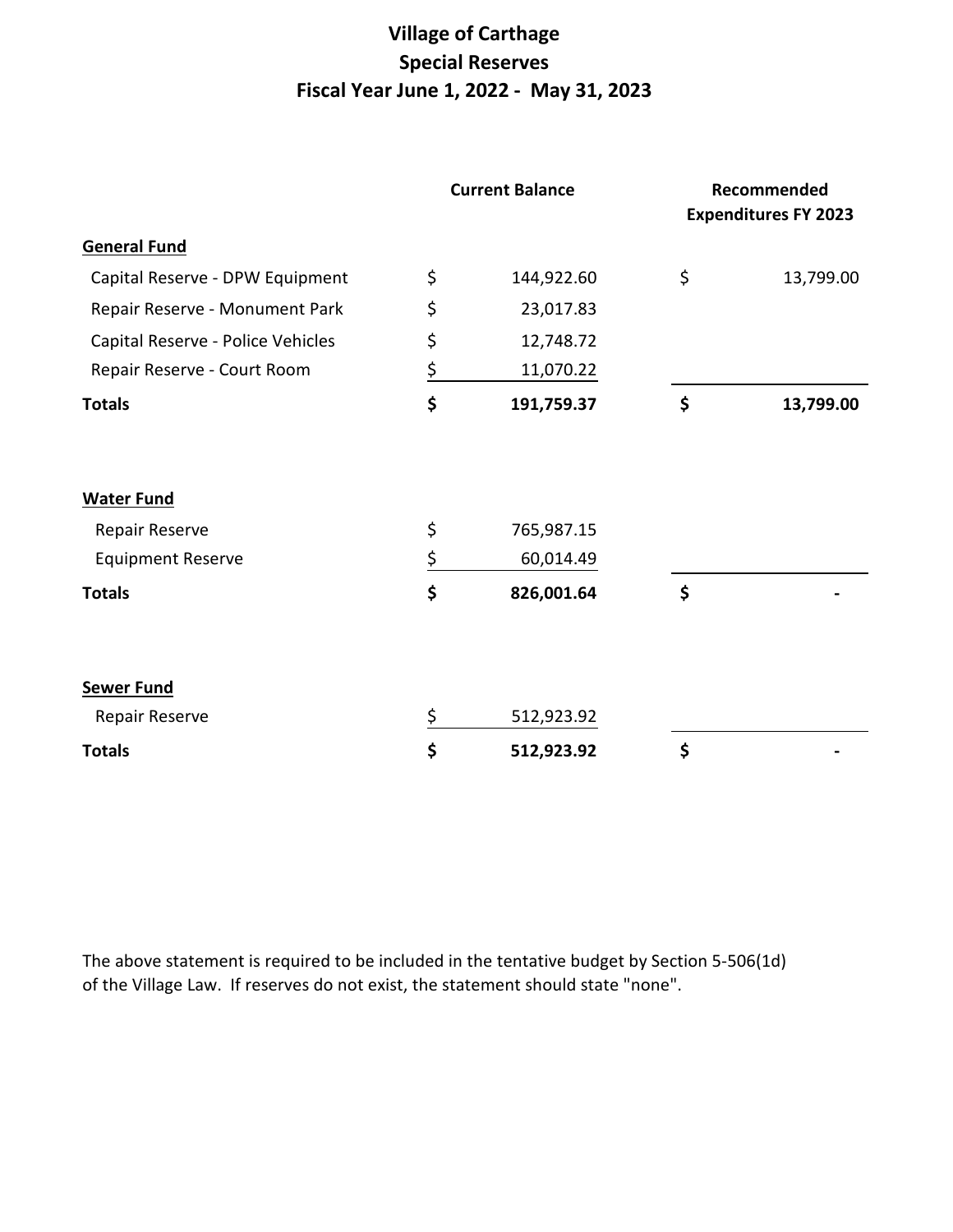# **Village of Carthage Summary of Budget - By Funds Fiscal Year June 1, 2022 - May 31, 2023**

|           | Code Fund                              |                                   | <b>Appropriations</b> |    | Less<br><b>Estimated</b><br>Revenue |    | <b>Less</b><br><b>Unexpended</b><br><b>Balance</b> |  | <b>Amount to</b><br>be Levied |
|-----------|----------------------------------------|-----------------------------------|-----------------------|----|-------------------------------------|----|----------------------------------------------------|--|-------------------------------|
| A         | General                                | \$                                | 2,891,579.00 \$       |    | 991,905.00 \$                       |    | 769,686.00 \$                                      |  | 1,129,988.00                  |
| <b>CD</b> | <b>Community Development</b>           | \$                                | 13,260.00 \$          |    | 300,766.00 \$                       |    |                                                    |  |                               |
| F         | Water                                  | \$                                | 639,116.00 \$         |    | 500,000.00 \$                       |    | 139,116.00                                         |  |                               |
| G         | Sewer                                  | \$                                | 923,623.00 \$         |    | 647,279.00 \$                       |    | 276,344.00                                         |  |                               |
| H         | Capital Project                        | \$                                |                       | \$ |                                     | \$ |                                                    |  |                               |
| $\vee$    | Debt Service                           | \$                                |                       | \$ |                                     | \$ |                                                    |  |                               |
|           | Total                                  | \$                                | 4,467,578.00 \$       |    | 2,440,528.00 \$                     |    | 1,185,146.00                                       |  |                               |
|           | Plus Allowance for Uncollectable Taxes |                                   |                       |    |                                     |    |                                                    |  |                               |
|           |                                        | <b>Plus Deferred Tax Revenues</b> |                       |    |                                     |    |                                                    |  |                               |

 **Total Tax Levy \$ 1,129,988.00**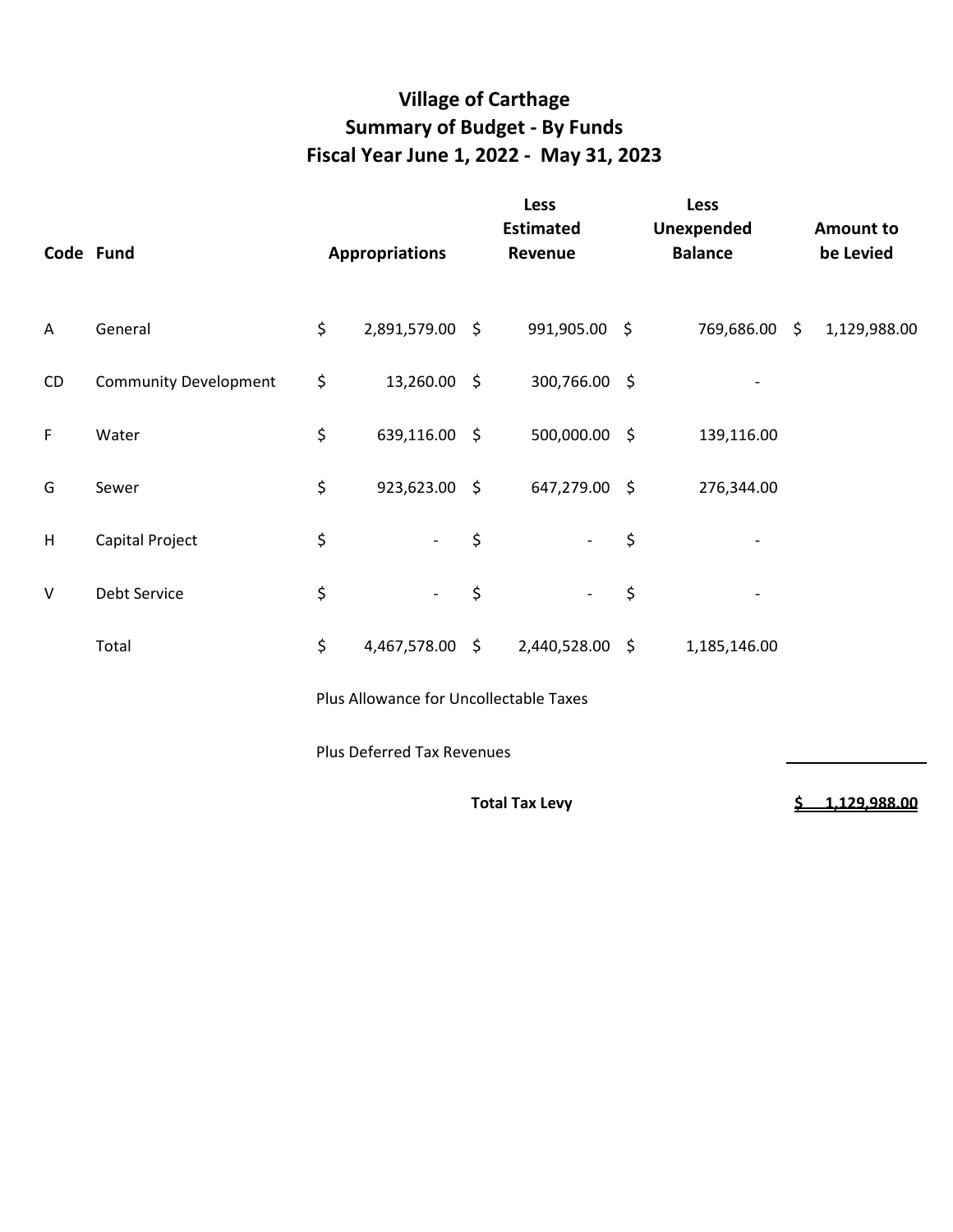#### **Assessor's Report - 2021 - Current Year File S495 Exemption Impact Report Village Report**

#### **Total Assessed Value Uniform Percentage RPS221/V04/L001 Date/Time - 3/8/2022 10:43:34 202,925,255 100.00**

#### **Equalized Total Assessed Value 202,925,255**

| <b>Exemption</b><br>Code | <b>Exemption</b><br>Name              | <b>Statutory</b><br><b>Authority</b> | <b>Number of</b><br><b>Exemptions</b> | <b>Total Equalized Value</b><br>of Exemptions | <b>Percent of Value</b><br><b>Exempted</b> |
|--------------------------|---------------------------------------|--------------------------------------|---------------------------------------|-----------------------------------------------|--------------------------------------------|
| 12100                    | NYS - GENERALLY                       | RPTL 404(1)                          | 2                                     | 16,176,500                                    | 7.97                                       |
| 13500                    | TOWN - GENERALLY                      | RPTL 406(1)                          | 2                                     | 529,000                                       | 0.26                                       |
| 13650                    | <b>VG - GENERALLY</b>                 | RPTL 406(1)                          | 27                                    | 4,063,600                                     | 2.00                                       |
| 13740                    | VG O/S LIMITS - SEWER OR WATER        | RPTL 406(3)                          |                                       | 1,679,000                                     | 0.83                                       |
| 13800                    | <b>SCHOOL DISTRICT</b>                | <b>RPTL 408</b>                      |                                       | 4,350,000                                     | 2.14                                       |
| 14100                    | <b>USA - GENERALLY</b>                | RPTL 400(1)                          |                                       | 509,400                                       | 0.25                                       |
| 21600                    | RES OF CLERGY - RELIG CORP OWN        | <b>RPTL 462</b>                      | 3                                     | 533,400                                       | 0.26                                       |
| 25110                    | NONPROF CORP - RELIG(CONST PRO        | <b>RPTL 420-a</b>                    | 9                                     | 8,964,700                                     | 4.42                                       |
| 25130                    | NONPROF CORP - CHAR (CONST PRO        | <b>RPTL 420-a</b>                    | 2                                     | 415,000                                       | 0.20                                       |
| 25210                    | NONPROF CORP - HOSPITAL               | <b>RPTL 420-a</b>                    |                                       | 1,711,800                                     | 0.84                                       |
| 25230                    | NONPROF CORP - MORAL/MENTAL IM        | <b>RPTL 420-a</b>                    |                                       | 475,900                                       | 0.23                                       |
| 25300                    | NONPROF CORP - SPECIFIED USES         | <b>RPTL 420-b</b>                    |                                       | 255,200                                       | 0.13                                       |
| 25500                    | NONPROF MED, DENTAL, HOSP SVCE        | RPTL 486                             |                                       | 310,000                                       | 0.15                                       |
| 26100                    | <b>VETERANS ORGANIZATION</b>          | <b>RPTL 452</b>                      | 6                                     | 888,100                                       | 0.44                                       |
| 26400                    | INC VOLUNTEER FIRE CO OR DEPT         | RPTL 464(2)                          | 2                                     | 893,000                                       | 0.44                                       |
| 27350                    | PRIVATELY OWNED CEMETERY LAND         | <b>RPTL 446</b>                      |                                       | 192,200                                       | 0.09                                       |
| 28110                    | NOT-FOR-PROFIT HOUSING COMPANY        | <b>RPTL 422</b>                      | 3                                     | 6,342,500                                     | 3.13                                       |
| 41107                    | VETS EX BASED ON ELIGIBLE FUND        | RPTL 458(1)                          |                                       | 11,250                                        | 0.01                                       |
| 41111                    | VET PRO RATA: FULL VALUE ASSMT        | RPTL 458(5)                          |                                       | 29,920                                        | 0.01                                       |
| 41123                    | ALT VET EX-WAR PERIOD-NON-COMB        | <b>RPTL 458-a</b>                    |                                       | 0                                             | 0.00                                       |
| 41131                    | ALT VET EX-WAR PERIOD-COMBAT          | <b>RPTL 458-a</b>                    |                                       | 0                                             | 0.00                                       |
| 41132                    | ALT VET EX-WAR PERIOD-COMBAT          | <b>RPTL 458-a</b>                    |                                       | 0                                             | 0.00                                       |
| 41141                    | ALT VET EX-WAR PERIOD-DISABILI        | <b>RPTL 458-a</b>                    |                                       | 0                                             | 0.00                                       |
| 41800                    | PERSONS AGE 65 OR OVER                | <b>RPTL 467</b>                      | 3                                     | 171,950                                       | 0.08                                       |
| 41802                    | PERSONS AGE 65 OR OVER                | <b>RPTL 467</b>                      | 8                                     | 228,383                                       | 0.11                                       |
| 47610                    | <b>BUSINESS INVESTMENT PROPERTY P</b> | <b>RPTL 485-b</b>                    |                                       | 540,000                                       | 0.27                                       |
| 48670                    | REDEVELOPMENT HOUSING CO              | PHFIL 125 & 127                      | 2                                     | 2,543,300                                     | 1.25                                       |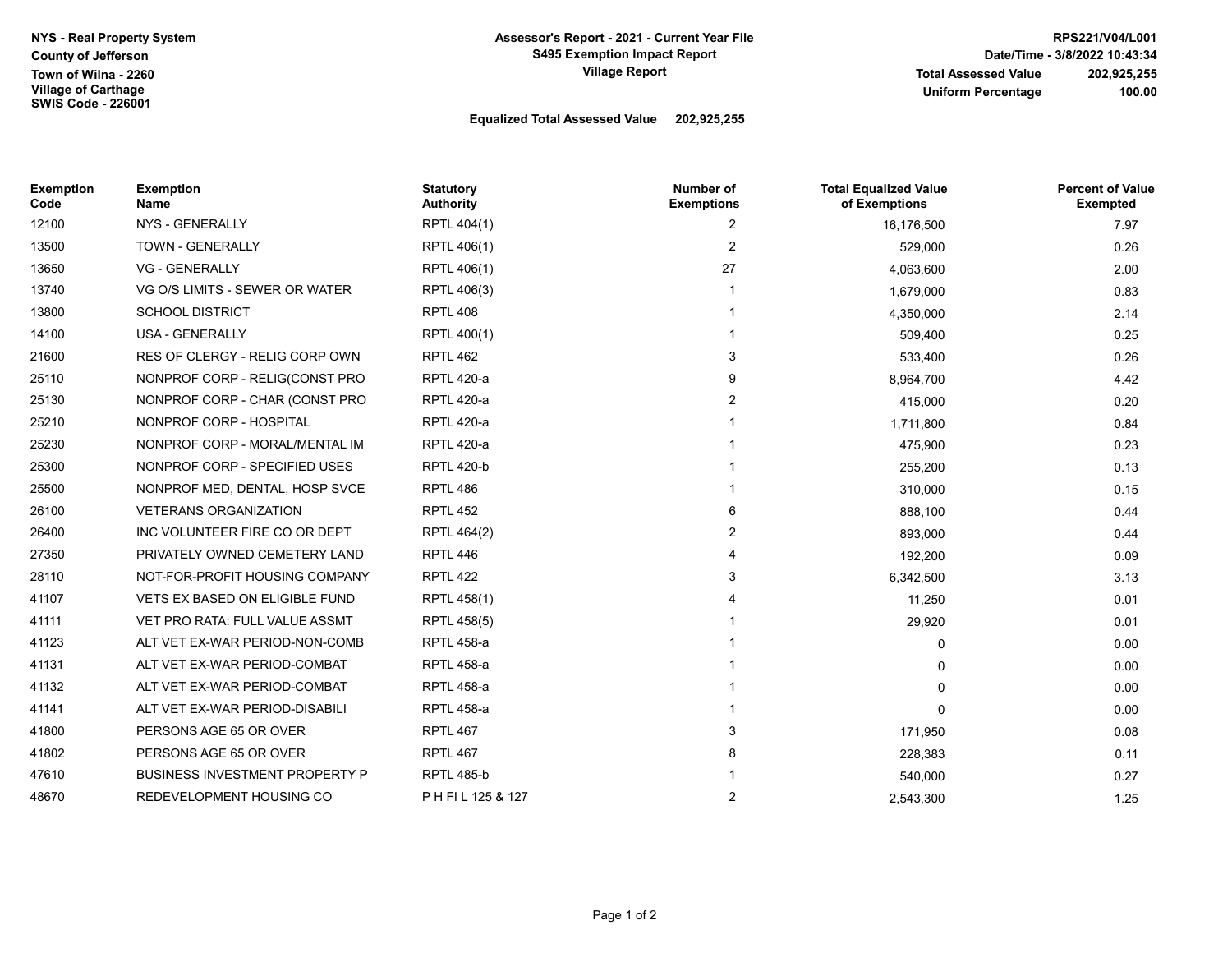| <b>NYS - Real Property System</b><br><b>County of Jefferson</b><br>Town of Wilna - 2260<br><b>Village of Carthage</b><br><b>SWIS Code - 226001</b> |                                                | Assessor's Report - 2021 - Current Year File<br><b>S495 Exemption Impact Report</b><br><b>Village Report</b><br><b>Equalized Total Assessed Value</b><br>202,925,255 |                                     | RPS221/V04/L001<br>Date/Time - 3/8/2022 10:43:34<br>202,925,255<br><b>Total Assessed Value</b><br>100.00<br><b>Uniform Percentage</b> |                                                    |
|----------------------------------------------------------------------------------------------------------------------------------------------------|------------------------------------------------|----------------------------------------------------------------------------------------------------------------------------------------------------------------------|-------------------------------------|---------------------------------------------------------------------------------------------------------------------------------------|----------------------------------------------------|
| <b>Exemption</b><br>Code<br>50000                                                                                                                  | <b>Exemption</b><br>Name<br><b>SYSTEM CODE</b> | <b>Statutory</b><br><b>Authority</b><br>STATUTORY AUTH NOT DEFINED                                                                                                   | Number of<br><b>Exemptions</b><br>3 | <b>Total Equalized Value</b><br>of Exemptions<br>322,029                                                                              | <b>Percent of Value</b><br><b>Exempted</b><br>0.16 |
| <b>Total Exemptions Exclusive of</b><br><b>System Exemptions:</b><br><b>Total System Exemptions:</b><br>Totals:                                    |                                                |                                                                                                                                                                      | 90<br>3<br>93                       | 51,814,103<br>322,029<br>52,136,132                                                                                                   | 25.53<br>0.16<br>25.69                             |

**\_\_\_\_\_\_\_\_\_\_\_\_\_\_\_\_\_\_\_\_\_\_\_\_\_\_\_\_\_\_\_\_\_\_\_\_\_\_\_\_\_\_\_\_\_\_\_\_\_\_\_\_\_\_\_\_\_\_\_\_\_\_\_\_\_\_\_\_\_\_\_\_\_\_\_\_\_\_\_\_\_\_\_\_\_\_\_\_\_\_\_\_\_\_\_\_\_\_\_\_\_\_\_\_\_\_\_\_\_\_\_\_\_\_\_\_\_\_\_\_\_\_\_\_\_\_\_\_\_\_\_\_\_\_\_\_\_\_\_\_\_\_\_\_\_\_\_\_\_\_\_\_\_\_\_\_ Values have been equalized using the Uniform Percentage of Value. The Exempt amounts do not take into consideration, payments in lieu of taxes or other payments for municipal services.**

**\_\_\_\_\_\_\_\_\_\_\_\_\_\_\_\_\_\_**

**Amount, if any, attributable to payments in lieu of taxes:**